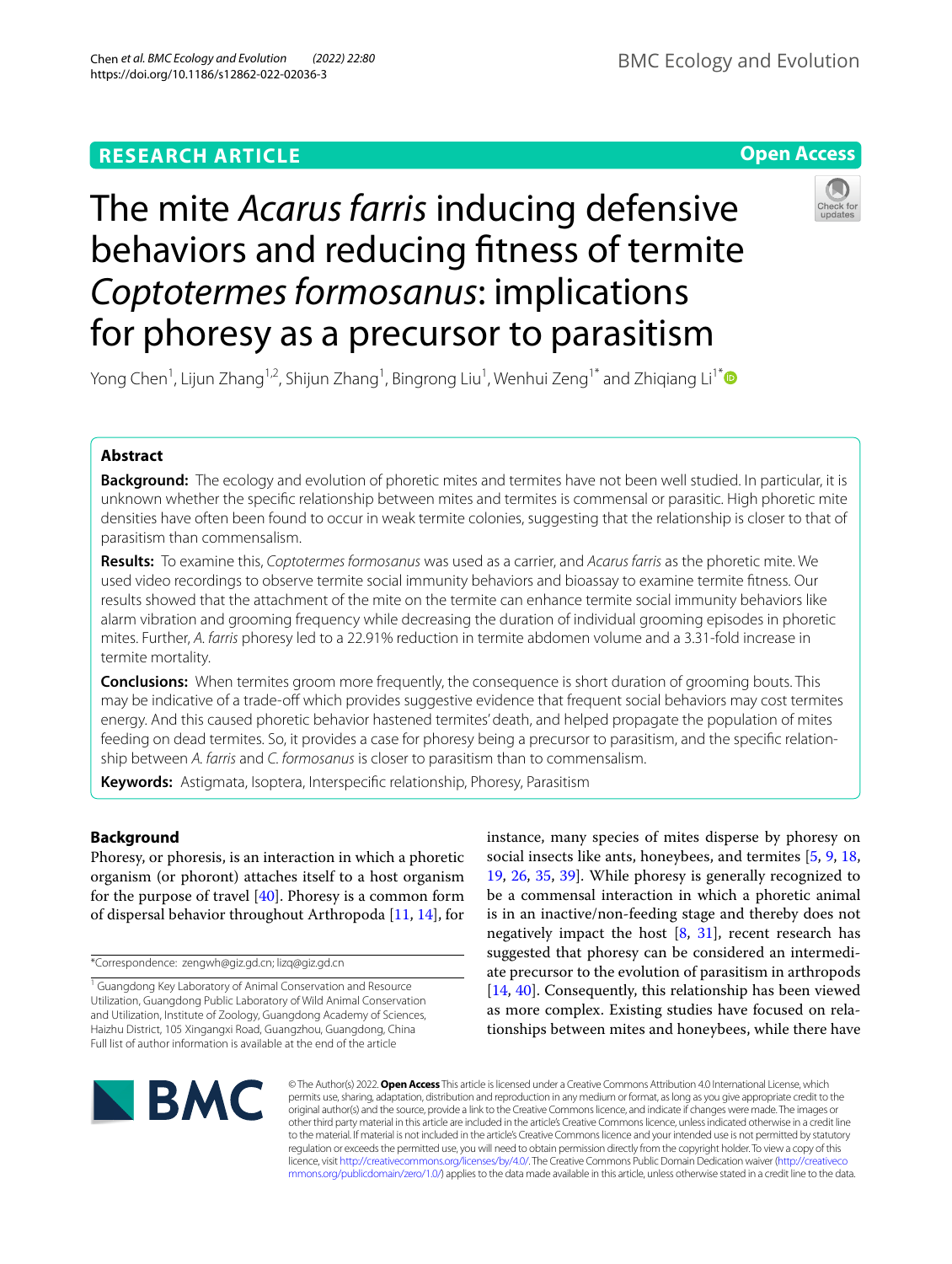been few studies on the relationships between phoretic mites and other social insects, or more specifcally the evolution of these relationships [[25\]](#page-8-12).

Many termite species are pests, destroying houses and wooden structures [[12](#page-8-13), [34,](#page-8-14) [38](#page-8-15)], often living in densely populated colonies in high-humidity habitats [\[24](#page-8-16), [27](#page-8-17)]. Limited studies on the relationships between mites and termites have been conducted, with most of them being observational in nature  $[5, 10, 13, 26, 39]$  $[5, 10, 13, 26, 39]$  $[5, 10, 13, 26, 39]$  $[5, 10, 13, 26, 39]$  $[5, 10, 13, 26, 39]$  $[5, 10, 13, 26, 39]$  $[5, 10, 13, 26, 39]$  $[5, 10, 13, 26, 39]$  $[5, 10, 13, 26, 39]$  $[5, 10, 13, 26, 39]$ . The ecology and evolution of phoretic mites and termites have not been well studied, and it is not known whether the specifc relationship between mites and termites is commensal or parasitic in nature. High densities of phoretic mites have often been observed in weak termite colonies and their presence is typically characterized by individuals of the host species exhibiting reduced body weight and a fatter abdomen [\[30,](#page-8-20) [39](#page-8-9)]. Consequently, it is assumed that the relationship in these instances was closer to parasitism than to commensalism.

To investigate the nature of the interspecies relationship between termites and mites, this study observed *Coptotermes formosanus*, a highly destructive termite extant in China, Japan, and the USA, and a representative carrier of social insect mite *Acarus farris*. *A. farris* cause no direct damage to their carrier as the mouthpart is degenerate in the phoretic stage, making it a purely phoretic mite. While *A. farris* is known to be dispersed by the termite *Reticulitermes favipes* [\[26](#page-8-7)], this study represents the frst report of *A. farris* dispersal by *C. formosanus*. We aimed to explore whether the interspecies relationship between termites and mites was closer to parasitism than previously assumed. Termites' social immunity behaviors respond to the presence of some parasites, as they do some pathogens  $[1, 37, 42]$  $[1, 37, 42]$  $[1, 37, 42]$  $[1, 37, 42]$  $[1, 37, 42]$  $[1, 37, 42]$  $[1, 37, 42]$ . Using investigations of phoresy based both in the feld and laboratory, we observed termites' social immunity behaviors in the form of grooming and vibration alarm behaviors and ftness costs in terms of abdomen volume and mortality.

## **Results**

## **Termite grooming behavior**

Mite phoresy was signifcantly associated with termite grooming frequency  $(\chi^2=42.10, p<0.001)$  and the duration of each grooming episode ( $\chi^2$  = 20.22, *p* < 0.001).

Termite grooming frequency in the high phoresy group was signifcantly higher than in the non-phoresy  $(z=4.19, p<0.001)$  and low phoresy  $(z=6.11, p<0.001)$ groups, by factors of 1.60 and 2.13, respectively. There were no signifcant diferences between the low phoresy and non-phoresy groups  $(z=2.09, p=0.09)$  (Fig. [1](#page-2-0)).

The high phoresy group exhibited significantly shorter duration grooming episodes than did the non-phoresy group ( $t=-4.35$ ,  $p < 0.001$ ) by 40.26%. There were no signifcant diferences between the high phoresy and low phoresy  $(t=- 2.09, p=0.10)$ , or low phoresy and nonphoresy (*t*=− 1.59, *p*=0.25) groups (Fig. [1\)](#page-2-0).

## **Termite vibration behavior**

Mite phoresy was signifcantly associated with termite vibration alarm frequency ( $\chi^2$  = 89.05, *p* < 0.001). Termite vibration alarm frequencies in high  $(z=7.54, p<0.001)$ and low  $(z=9.37, p<0.001)$  phoresy groups were significantly higher than in the non-phoresy group, by factors of 2.36 and 2.83, respectively. There was no significant diference between the high and low phoresy groups (*z*=2.15, *p*=0.079) (Fig. [2\)](#page-3-0).

# **Termite abdomen volume and mortality**

Worker abdomen volume was signifcantly associated with phoresy group ( $\chi^2$  = 42.68, *p* < 0.001) (Fig. [3](#page-4-0)). Compared with the control group  $(2.27 \pm 0.07 \text{ mm}^3)$ , the average worker abdomen volume in the phoresy group  $(1.75 \pm 0.04 \text{ mm}^3)$  was 22.91% lower.

Worker mortality was signifcantly associated with phoresy group  $(\chi^2 = 24.64, p < 0.001)$  (Fig. [3](#page-4-0)). Compared with the control group  $(6.98 \pm 1.74%)$ , the mortality of the phoresy group  $(23.08 \pm 2.61%)$  increased by a factor of 3.31.

### **Mite phoresy in the feld and laboratory**

In the feld, the phoresy proportion was signifcantly associated with termite caste ( $\chi^2$  = 85.56, *p* < 0.001). The phoresy proportion in soldiers  $(0.39 \pm 0.08)$  was significantly higher than in workers  $(0.06 \pm 0.02)$  by a factor of 7.09 ( $z=9.25$ ,  $p<0.001$ ). The phoresy number was not significantly affected by termite caste ( $\chi^2$  = 2.65, *p* = 0.10) (Fig. [4\)](#page-5-0), and was  $1.25 \pm 0.24$  in workers, and  $1.72 \pm 0.16$  in soldiers.

In laboratory, the phoresy proportion was signifcantly affected by termite caste  $(\chi^2 = 23.92, p < 0.001)$ , while not significantly affected by soldier proportion  $(\chi^2 = 0.39,$  $p=0.53$ ). The interaction between termite caste and soldier proportion was also non-significant  $(\chi^2=0.17,$  $p=0.68$ ). The phoresy proportion in soldiers (0.60  $\pm$  0.08) was significantly higher than in workers  $(0.35 \pm 0.06)$  by a factor of 7.09 ( $z = 3.36$ ,  $p < 0.001$ ). The phoresy number was not significantly affected by termite caste  $(\chi^2 = 0.58,$ *p*=0.45), soldier proportion ( $\chi^2$ =0.09, *p*=0.76) and the interaction was also non-significant  $(\chi^2 = 0.07, p = 0.80)$ (Fig. [5\)](#page-6-0). The number of phoretic mites was  $1.59 \pm 0.15$ on workers in the low-soldier condition,  $1.67 \pm 0.15$  on workers in the high-soldier condition,  $1.52 \pm 0.22$  on soldiers in the low-soldier condition, and  $1.51 \pm 0.16$  on soldiers in the high-soldier condition.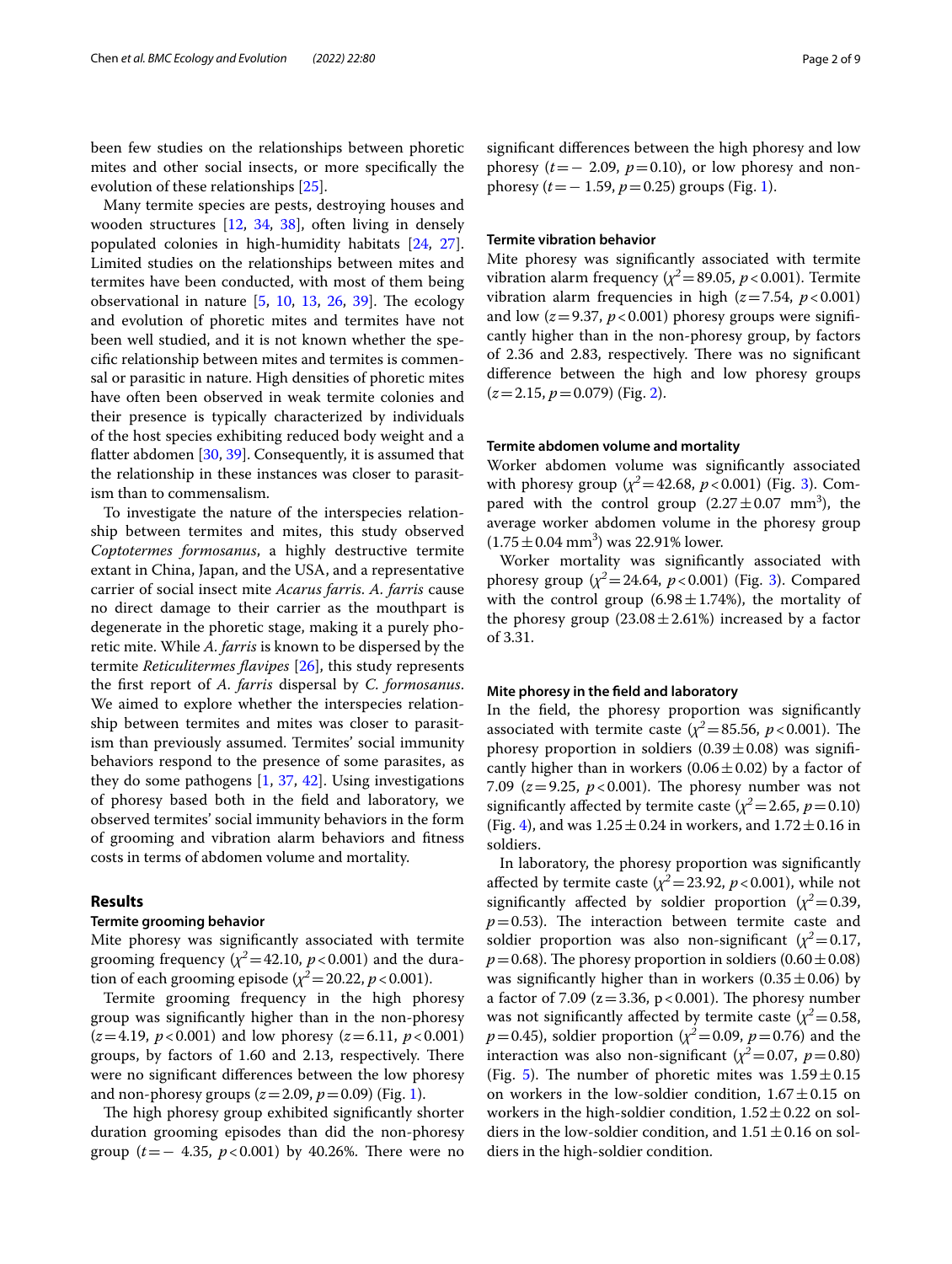

# <span id="page-2-0"></span>**Discussion**

In the present study, the social immunity behaviors of *C. formosanus* were enhanced when they were acting as hosts to *A. farris*. Termite grooming and vibration frequency were increased in the higher phoresy group. Termite vibration and grooming behaviors play a key role in social immunity. When termites are exposed to pathogens, they show distinct alarm behaviors, typically consisting of 2–7 s bursts of a rapid longitudinal vibration [[6,](#page-8-23) [26](#page-8-7), [33](#page-8-24)]. Following this, other termites approach and groom exposed nestmates to remove the pathogens from their bodies [\[42](#page-8-22)]. Changes in termite social immunity behaviors suggest that termites can recognize their phoretic status and use behavioral responses to remove mites and alert nestmates through high grooming and vibration frequency. The enhanced defensive behaviors were not an immediate state but an ongoing behavior, so we recorded termite behavior after 1 day. And the frequencies of their defensive behaviors were always high. It means the mite attached on termite very tightly and are difficult to remove, so it might not cost much time for the duration of each grooming episode. So, the frequency was increased, while the duration of each groom was decreased.

Phoretic mites show a preference for certain host attachment sites  $[3, 28, 32]$  $[3, 28, 32]$  $[3, 28, 32]$  $[3, 28, 32]$  $[3, 28, 32]$  $[3, 28, 32]$ . In the present study, there were only 1–2 mites attached to each termite (Figs. [4](#page-5-0), [5.](#page-6-0)). Further supplementary research (Additional fle [1](#page-7-1): methods and results) found almost all *A. farris* attached to the head of the termite (Additional fle [1:](#page-7-1) Table S1; Fig S1), and this phenomenon has also been observed among some Acaridae species and termites [\[39](#page-8-9)]. The head of *C*. *formosanus* is therefore considered a suitable site for *A. farris* attachment, and consequently, there is a limited amount of space available for mites to attach to. Diferences in head shapes and microstructures between termite castes may lead to mites developing a preference for attaching to specifc castes. Soldier termites, with drop-shaped, shiny, harder heads, may be more conducive to mite attachment, as mites are less likely to become dislodged during travel through various environments. Conversely, the oval-ellipsoidal shape and relatively soft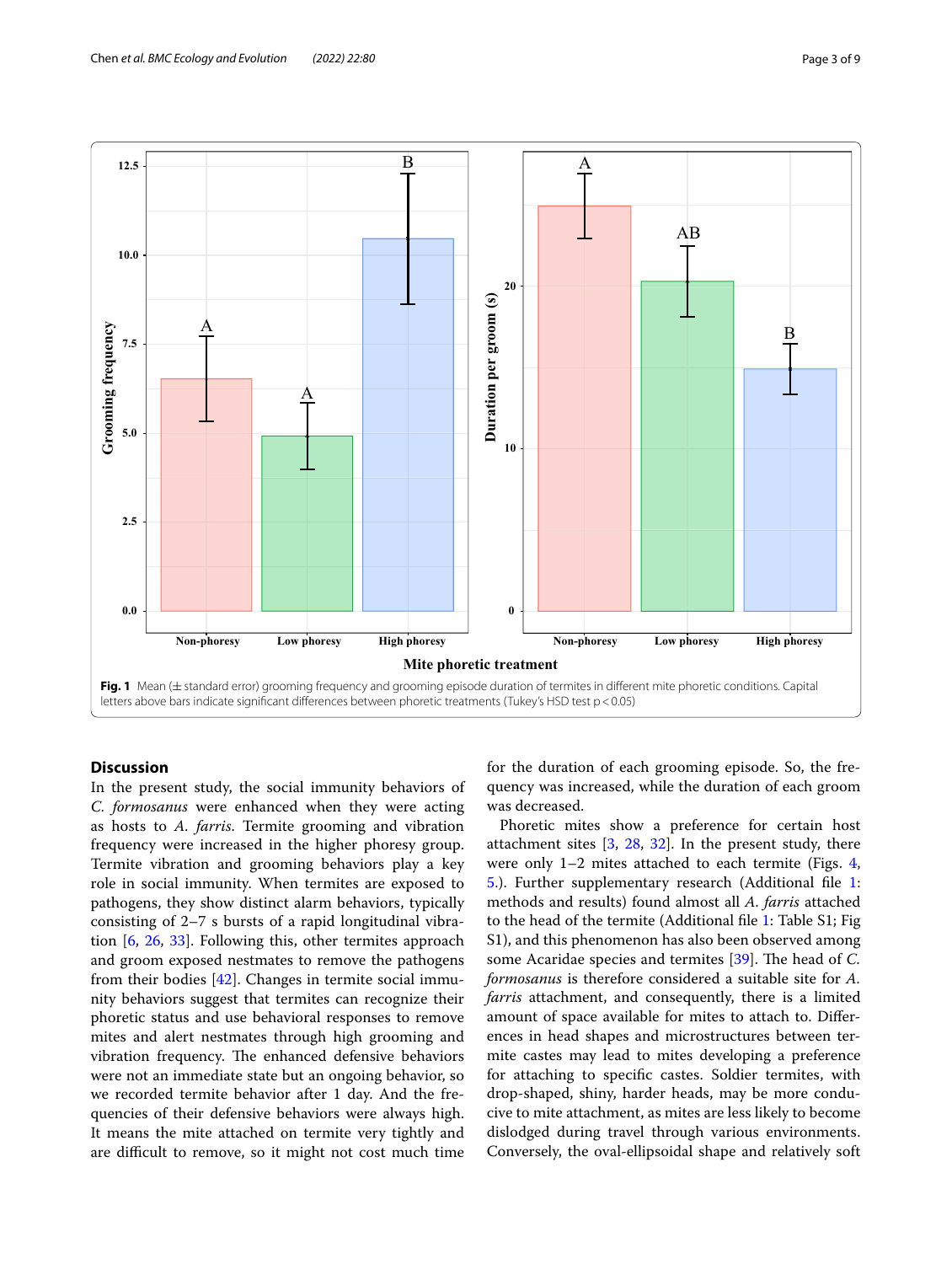

<span id="page-3-0"></span>texture of a worker's head may limit the tightness with which mites can attach to the termite, causing them to be more easily removed (Additional fle [1:](#page-7-1) Figs. S2, S3). This may explain the higher phoresy proportion in soldiers than workers (Figs. [4](#page-5-0), [5](#page-6-0)). Further, workers feed themselves, while soldiers are fed by worker trophallaxis, potentially providing mites that attach to soldiers more opportunities for subsequently moving onto other termites.

Phoretic mites in the Acaridae hypopode stage are not generally believed to cause direct damage to the carrier, as their mouthparts are degenerate  $[15, 22, 29]$  $[15, 22, 29]$  $[15, 22, 29]$  $[15, 22, 29]$  $[15, 22, 29]$  $[15, 22, 29]$ . The mouthpart of the mite used in the present study is degenerate, and therefore the mite cannot feed on live *C. formosanus*. When frequency increases, duration decreases. This may be indicative of a trade-off, and hence a cost to grooming, i.e., grooming is costly so can only do it in short spurts, and when termites groom more frequently, the consequence is short duration of grooming bouts. Consequently, frequent social immunity behavior may cost higher energy and reduce termite ftness and hasten death. Thompson et al. [[37\]](#page-8-21) found termite social contact to be enhanced during exposure to stress, and energy loss was compensated by increasing trophallaxis after removing the stressor. In the present research, the enhanced defensive behaviors were not an immediate state but an ongoing behavior, so we recorded termite behavior after 1 day. And the frequencies of their defensive behaviors were always high. So, termites were under sustained stress, signifcantly increasing ftness costs may be one of many possible hypotheses and the fat abdomen of termites also provide evidence. The relationship between A. *farris* and *C. formosanus* was, therefore, closer to parasitism than to commensalism, suggestive of the phoretic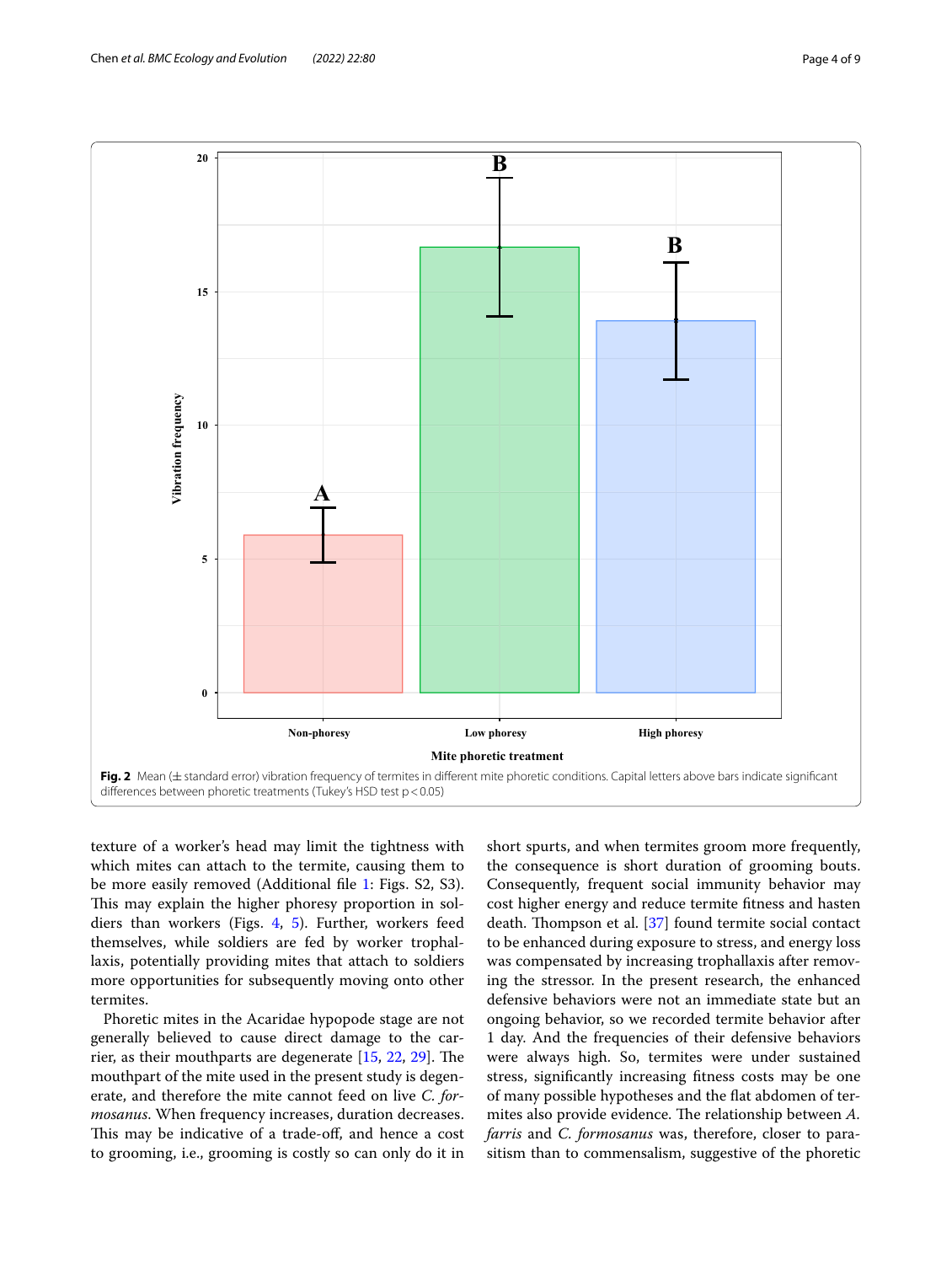

<span id="page-4-0"></span>mite being an intermediate precursor to the evolution of parasitism.

These findings provide direct evidence that mites reduced termite fitness. The findings of previous studies have also reported termite behavior to have been afected by mites, typically with negative efects on termites. Korb and Fuchs [[20\]](#page-8-31) reported that individuals were less active in termite colonies where mites were present. In a study by Phillipsen and Coppel [\[30](#page-8-20)], the hypopus of *Acotyledon formosani* was found to impede *C. formosanus* feeding. Wang et al. [\[39\]](#page-8-9) found no signifcant increase in *Reticulitermes favipe*s mortality associated with phoresy by the mite *Australhypopus* sp., and the mite was not deemed to be a good candidate for the biological control of termites. The methodology used differed from the present study in several ways. Wang et al. [\[39\]](#page-8-9) used feeding-stage mites, as opposed to hypopus-stage mites, so the efect observed was not phoretic. Further, while they did not report a signifcant increase in mortality, they observed that high mite densities occurred in weak

termite colonies and that the termites exhibited lower body weights and fatter abdomens. As such, it could be inferred that high mite densities weaken termite colonies. The phoretic mite differs from predatory or typically parasitic organisms in that it indirectly disturbs the termites by attaching itself to their surface. Once the termite dies, the *A. farris* hypopus soon transforms into a tritonymph, a trophic developmental stage, and feeds on the body of the dead termite. Consequently, some mite species may be efective as indirect biological agents to control termite populations.

The present study found that in the field, *A. farris* was commonly attached to *C. formosanus*. In the laboratory, the phenomenon was more clearly observable, with phoresy proportions of 34.81% observed in workers and 60.41% in soldiers. Releasing mites into termite colonies has significant negative effects on termites. Chouvenc et al. [[7](#page-8-32)] suggested that attempting the biological control of termites based only on small-scale laboratory experiments was unrealistically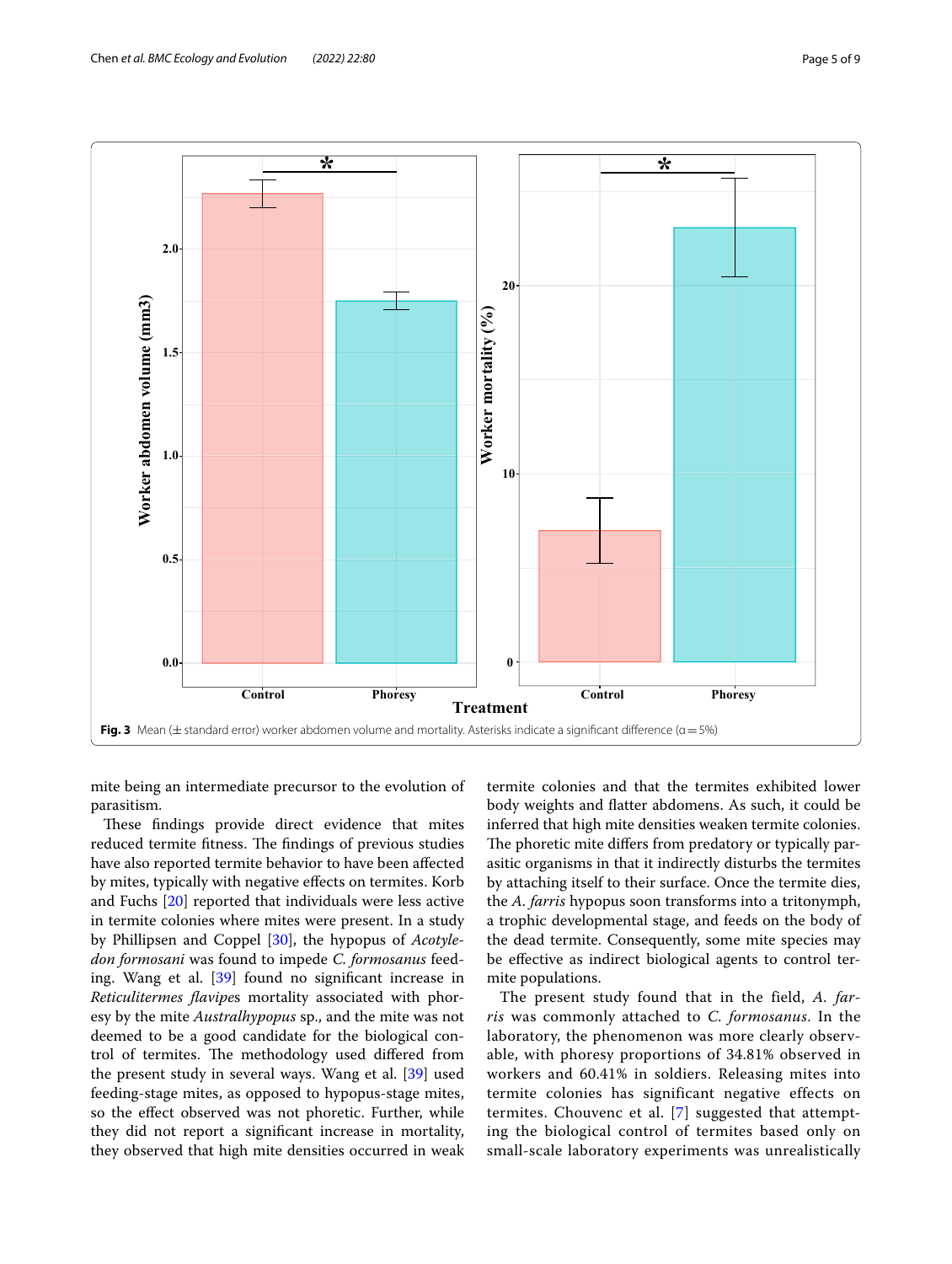

<span id="page-5-0"></span>optimistic. However, the biological control agents they referred to were fungi and nematodes, which can be groomed away. The nature of mites is different from that of fungi and nematodes, having a greater potential to control termites as it cannot so easily be groomed away, therefore ensuring that it can bypass the social immunity defenses of termites. Further, *A. farris* can easily be propagated by being fed on cheese, stored rice, and wheat  $[16, 17, 23, 36]$  $[16, 17, 23, 36]$  $[16, 17, 23, 36]$  $[16, 17, 23, 36]$  $[16, 17, 23, 36]$  $[16, 17, 23, 36]$  $[16, 17, 23, 36]$  $[16, 17, 23, 36]$ , and so could potentially be mass-produced. As such, *A. farris* could provide a useful biological agent for the control of termite populations in specific circumstances such as the protection of ancient buildings and celebrated trees. Further research is necessary to determine its effectiveness and explore how to apply this technique in the field.

# **Conclusions**

Observations have shown the relationship between *A. farris* and *C. formosanus* to be closer to parasitism than to commensalism. Frequent social immunity behaviors reduced termites' ftness and enhanced mite populations by providing a food source in the form of dead termites. These energetic costs associated with the presence of *A*. *farris* are evidence for phoresy being a precursor to parasitism. Further, the use of *A. farris* in populations of *C. formosanus* has the potential to be an efective biological agent in the control of *C. formosanus* colonies to prevent building damage.

# **Materials and methods**

# **Mite and termite collection and rearing**

The colony of *C. formosanus* studied had no naturally occurring phoretic mites, was collected using a lure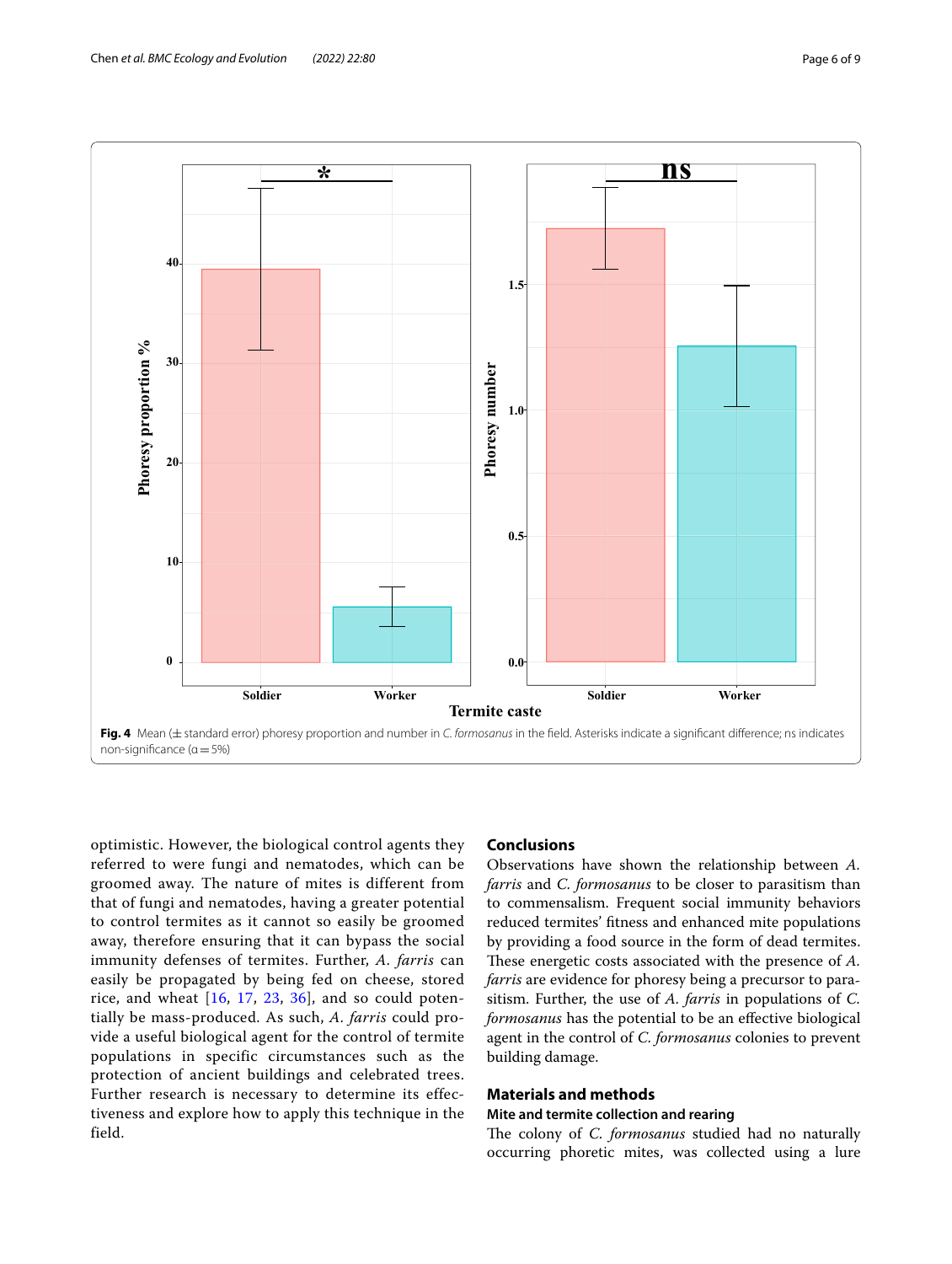

<span id="page-6-0"></span>collection device from the South China University of Technology in Guangzhou, China, and was fed on pine. *A. farris* mites were collected from a separate *C. formosanus* colony with phoretic mites, from the South China University of Technology in Guangzhou, China. The presence of dead termites promotes the formation of enormous mite populations. As such, mites were propagated by mixing dead termites (that had been killed by freezing) with healthy termites [\[39\]](#page-8-9). Stock colonies of both species were maintained in a greenhouse (temperature  $26 \pm 1$  °C, 70–80% relative humidity, and a 0 h light/24 h dark photoperiod).

#### **Termite behavior**

To explore termite behavioral responses to phoretic mites, 64 workers were placed into a box containing mites to provide sufficient opportunity for mites to attach themselves to the termites (at a rate of approximately three mites per termite). Control termites comprised 128 workers without mites. Observations were conducted on combinations of host and control termites in 16 replications of each of 3 phoresy conditions: (1) a high phoresy group comprising 3 termites carrying mites and one termite not carrying mites; (2) a low phoresy group comprising one termite carrying mites and 3 termites not carrying mites, and (3) nonphoresy group comprising 4 termites not carrying mites. Each group of 4 termites was placed into a separate 5.5 cm diameter Petri dish padded with a piece of wet flter paper. To observe ongoing behavior, a video camera was used to record termite behavior for 20 min, after 1 day. The grooming frequency, duration of each grooming episode, and vibration (2–7-s bursts of rapid longitudinal oscillatory movement, the grooming and vibration video can be viewed in Additional fle [2\)](#page-7-2) frequency of each termite were counted and recorded.

## **Termite ftness**

To determine the efect of phoresy on termite ftness, two phoresy conditions were compared: (1) a phoresy group comprising 1 soldier and 19 workers carrying mites (using the method described in 2.2), and (2) a control group comprising 1 soldier and 19 workers which were not carrying mites. Each group of termites was kept on wet flter paper in a 15 cm diameter Petri dish. There were 10 replications of each group. After 2 weeks, we counted the number of deceased termites and selected 5 workers randomly that were still alive from each dish. A stereomicroscope (Leica S9i) with bundled software (Leica X) was used to measure termite abdomen length (*L*) and height (*W*). Using the ellipsoid volume formula  $(V = \pi^*L^*W^2/6, [2]$  $(V = \pi^*L^*W^2/6, [2]$  $(V = \pi^*L^*W^2/6, [2]$ , the termite abdomen volume was obtained as an estimate of body size.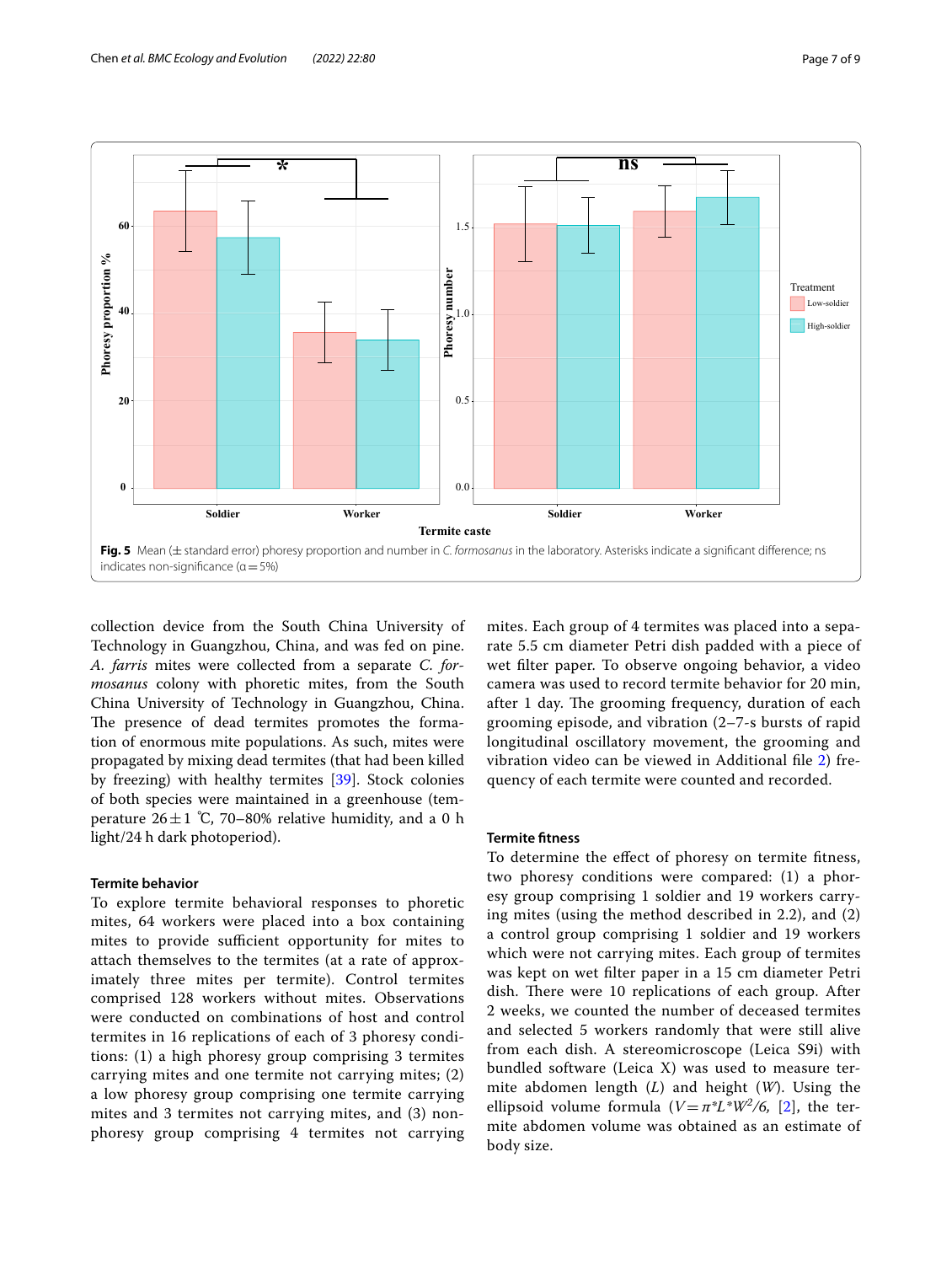## **Phoretic mites in the feld and laboratory**

To explore the presence of mites in feld colonies, 6 colonies were investigated in the fall of 2019, in Guangzhou, China. The phoresy proportion was measured using a binary variable to represent whether there was (a value of 1) or was not (a value of 0) a phoretic mite on each termite. The phoresy number represented the number of phoretic mites on each termite. This procedure was conducted for 40 soldiers and 60 workers from each colony.

As soldiers are not naturally numerous in wild colonies, soldier numbers were increased in the laboratory setting. To control for the efect of this increased proportion of soldiers, we compared the efect in laboratory colonies with two diferent soldier levels: (1) a low soldier group comprising 5 soldiers and 20 workers, and (2) a high soldier group comprising 10 soldiers and 20 workers. To recreate the conditions in the feld, 5.0 g soil was placed in 5.5 cm diameter Petri dishes lined with wet flter paper. We placed 2 mites per termite (i.e., 50 mites in the low soldier group and 60 mites in the high soldier group) into each Petri dish. After 1 day, termites were transferred to the dishes. After 7 further days, the phoresy proportion and number in each dish were recorded. There were 10 replications of each group.

### **Data analysis**

A generalized linear mixed-efects model was used to investigate the phoresy number (Poisson error structure, log link function) and phoresy proportion (binomial error structure, log link function) in the feld and the laboratory, with colonies used as random intercepts in the feld and repeats used as random intercepts in the laboratory. The duration of each grooming episode was investigated using a general linear mixed-efects model, with group replications as random intercepts. Grooming frequency and vibration alarm frequency were investigated using generalized linear models (Poisson error structure, log link function). Termite mortality was investigated using a further generalized linear model (binomial error structure, log link function). Finally, termite abdomen volume was investigated using a general linear model, with the individual termites in each dish used as random intercepts. The R package lme4 was used to construct the mixed-efected models [\[4](#page-8-38)]. Visual inspection of residual plots did not reveal any obvious deviations from homoscedasticity or normality. After detecting a signifcant efect, the Tukey posthoc comparison procedure was used to make pairwise comparisons between treatments using the emmeans R package [[21\]](#page-8-39). All data analyzes were conducted using R 4.0.2 statistical software (R Development Core Team, 2020), and fgures were created using the R package ggplot2 [[41\]](#page-8-40).

## **Supplementary Information**

The online version contains supplementary material available at [https://doi.](https://doi.org/10.1186/s12862-022-02036-3) [org/10.1186/s12862-022-02036-3](https://doi.org/10.1186/s12862-022-02036-3).

<span id="page-7-1"></span>**Additional fle 1: Table S1.** Analysis of Deviance Table (Type II Wald chi-square tests). **Fig S1.** Mean (±SE) phoresy proportion in diferent part of *C. formosanus.* **Fig S2.** Mean (±SE) proportion and number of phoresy on two castes of *C. formosanus.* **Fig S3.** Location of *A. farris* attachment on the head of two *C. formosanus* castes (left: soldier; right: worker; red arrow: mite).

<span id="page-7-2"></span>**Additional fle 2:** Video of vibration and grooming of termites.

#### **Acknowledgements**

The authors would like to thank Xiaofeng Xue (Nanjing Agriculture University) for identifying the mite species, Xiaoduan Fang (Institute of Zoology, Guangdong Academy of Sciences) for providing biological information of mite propagation, and all the reviewers and editors who participated in the review.

#### **Author contributions**

YC, WZ and ZL designed experiments. YC, LZ and SZ preformed experiments. YC and BL analyzed data and made the fgures. YC, WZ and ZL wrote the manuscript. All authors commented on the manuscript. All authors read and approved the fnal manuscript.

#### **Funding**

This research was funded by GDAS Special Project of Science and Technology Development (2020GDASYL-20200103091), the Science and Technology Planning Project of Guangzhou (202102021018) and the Science and Technology Planning Key Project of Guangzhou (201904020002). The funding bodies played no role in the design of the study and collection, analysis, and interpretation of data and in writing the manuscript.

#### **Availability of data and materials**

The datasets used and/or analysed during the current study are available from the corresponding author on reasonable request.

#### **Declarations**

#### **Ethics approval and consent to participate**

Not applicable. This article does not contain any studies with human participants or animals performed by any of the authors.

#### **Consent for publication** Not applicable.

**Competing interests**

The authors declare that they have no competing interests.

#### **Author details**

<sup>1</sup> Guangdong Key Laboratory of Animal Conservation and Resource Utilization, Guangdong Public Laboratory of Wild Animal Conservation and Utilization, Institute of Zoology, Guangdong Academy of Sciences, Haizhu District, 105 Xingangxi Road, Guangzhou, Guangdong, China. 2 Key Laboratory of Plant Protection Resources and Pest Management of Ministry of Education, Entomological Museum, Northwest A&F University, Yangling, China.

#### Received: 17 November 2021 Accepted: 10 June 2022 Published online: 21 June 2022

#### **References**

<span id="page-7-0"></span>1. Aguero CM, Eyer P-A, Martin JS, Bulmer MS, Vargo EL. Natural variation in colony inbreeding does not infuence susceptibility to a fungal pathogen in a termite. Ecol Evol. 2021;11:3072–83. [https://doi.org/10.1002/ece3.](https://doi.org/10.1002/ece3.7233) [7233](https://doi.org/10.1002/ece3.7233).